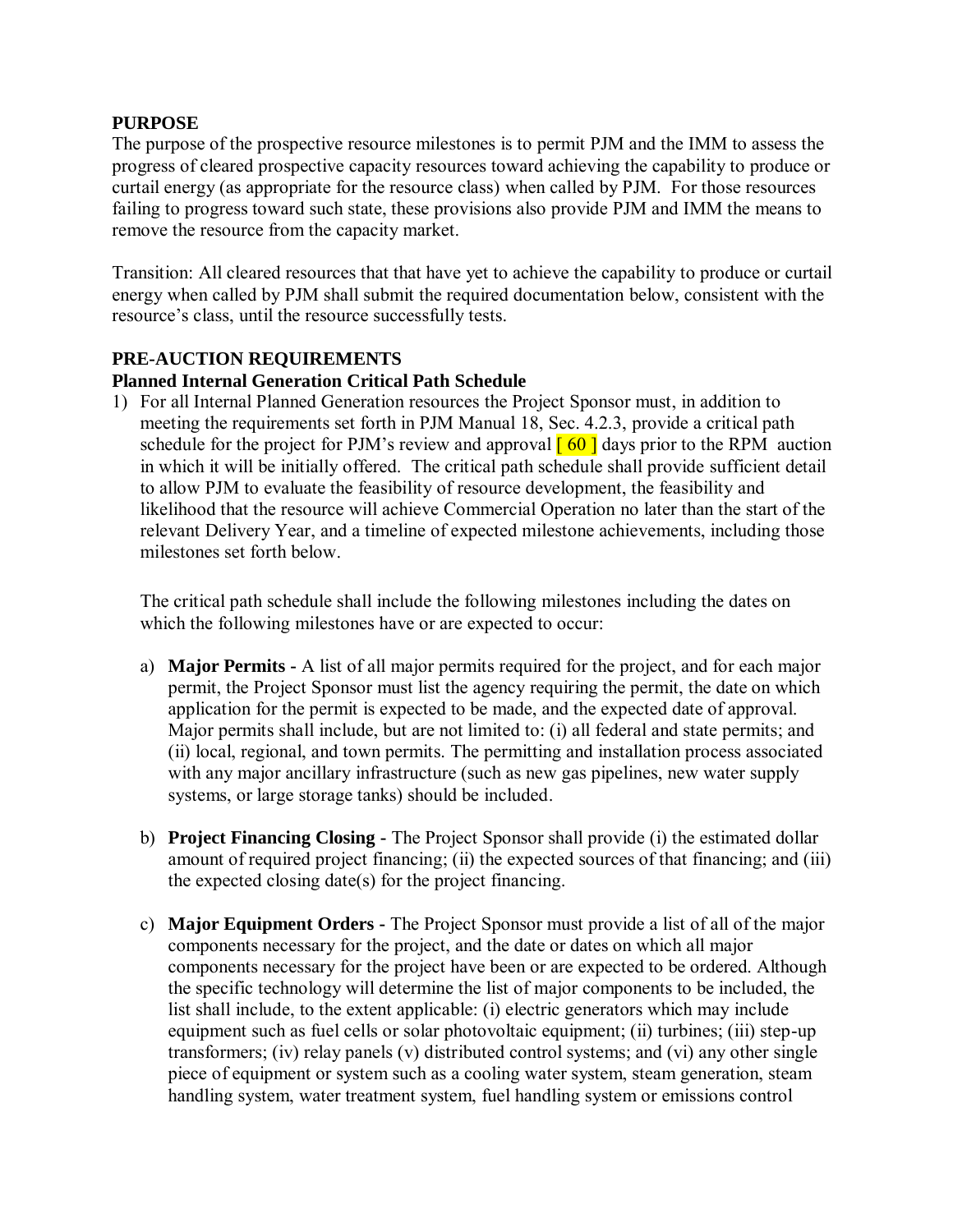system that is not included as a sub-component of other equipment listed, and that accounts for more than five percent of the total project cost.

- d) **Substantial Site Construction** The Project Sponsor must provide the approximate date on which the amount of money expended on construction activities occurring on the project site is expected to exceed 20 percent of construction financing costs.
- e) **Major Equipment Delivery** The Project Sponsor must provide the dates on which the major equipment described in subsection (d) above has been or is scheduled to be delivered to the project site.
- f) **Major Equipment Testing** The Project Sponsor must provide the date or dates on which each piece of major equipment described in subsection (d) above is scheduled to undergo testing, including major systems testing, as appropriate for the specific technology to establish its suitability to allow, in conjunction with other major equipment, subsequent Commercial Operation of the project in accordance with the design capacity of the resource and in accordance with Good Utility Practice. The test(s) shall include those conducted at the point at which the operation of the major equipment will be determined to be in compliance with the requirements of the engineering or purchase specifications.
- g) **Commissioning** The Project Sponsor must provide the date on which the project is expected to have demonstrated the level of performance specified.
- h) **Commercial Operation** The Project Sponsor must provide the date by which the project is expected to achieve Commercial Operation. This date must be no later than the start of the Capacity Delivery Year associated with the relevant Base Residual Auction.

# **Imported Existing Generation Critical Path Schedule**

- 2) For all Imported Existing Generation resources the Project Sponsor must, in addition to meeting the requirements set forth in PJM Manual 18, Sec. 4.2.2, provide a critical path schedule for the project for PJM's review and approval  $\begin{bmatrix} 60 \\ 0 \end{bmatrix}$  days prior to the RPM auction in which it will be initially offered. The critical path schedule shall provide sufficient detail to allow PJM to evaluate the feasibility of resource development, the feasibility and likelihood that the resource will achieve Commercial Operation no later than the start of the relevant Delivery Year, and a timeline of expected milestone achievements, including those milestones set forth below.
	- a) The critical path schedule shall also include a letter of non-recallability executed by the Project Sponsor and countersigned by the host Balancing Authority assuring PJM that the energy and capacity from the unit is not recallable to the host control area or any other control area.

# **Imported Planned Generation Critical Path Schedule**

3) For all Imported Existing Generation resources the Project Sponsor must, in addition to meeting the requirements set forth in PJM Manual 18, Sec. 4.2.4, provide a critical path schedule for the project for PJM's review and approval  $\lceil 60 \rceil$  days prior to the RPM auction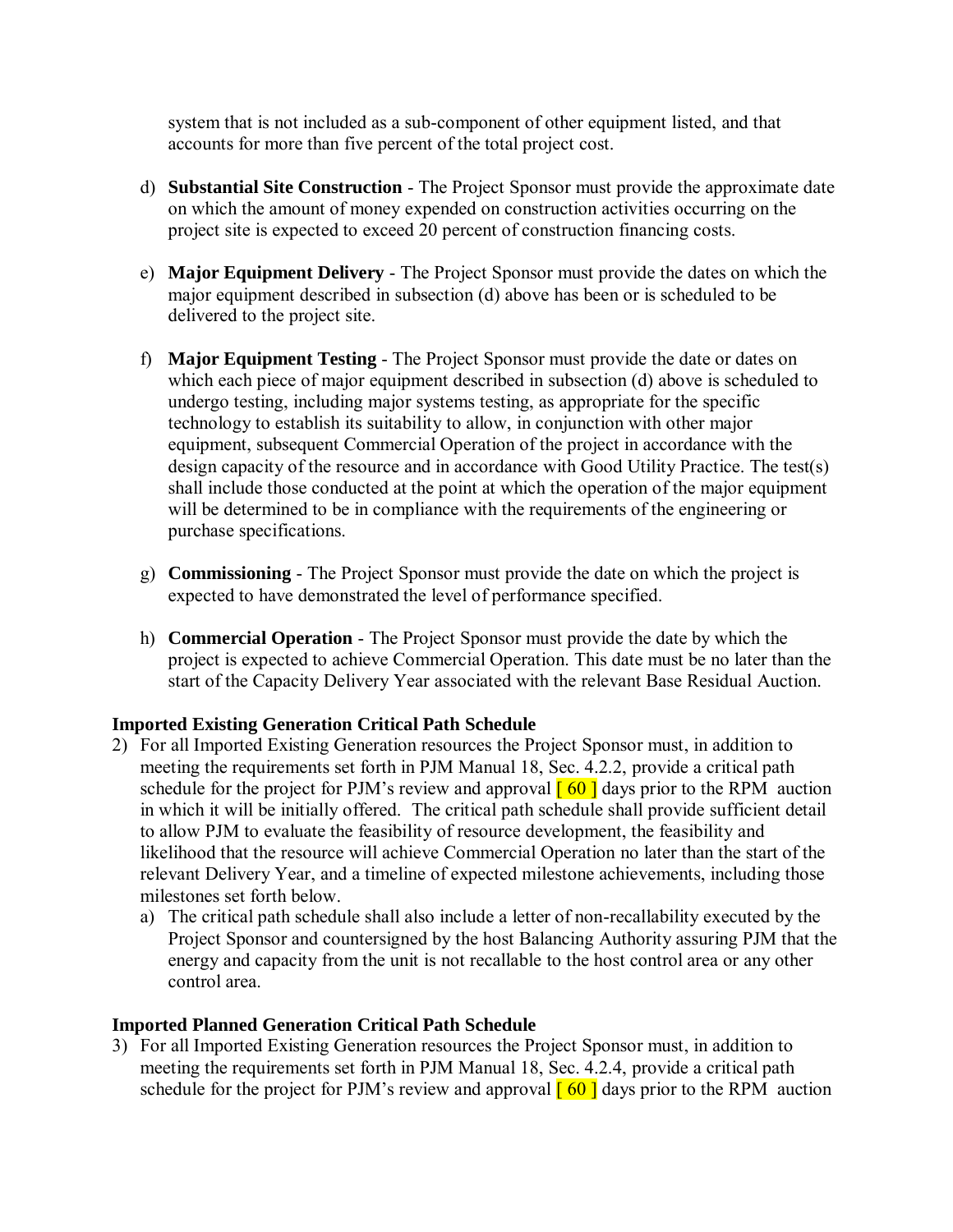in which it will be initially offered. The critical path schedule shall provide sufficient detail to allow PJM to evaluate the feasibility of resource development, the feasibility and likelihood that the resource will achieve Commercial Operation no later than the start of the relevant Delivery Year, and a timeline of expected milestone achievements, including those milestones set forth below.

- a) The critical path schedule shall include all milestones set forth for Planned Internal **Generation**
- b) The critical path schedule shall also include a letter of non-recallability executed by the Project Sponsor and countersigned by the host Balancing Authority assuring PJM that the energy and capacity from the unit is not recallable to the host control area or any other control area.

# **Demand Response Critical Path Schedule**

4) For all Load Management resources (Demand Response and Energy Efficiency) the Project Sponsor must, in addition to meeting the requirements set forth in PJM Manual 18, Sec. 4.3.1, provide a critical path schedule for the project for PJM's review and approval  $\lceil 60 \rceil$ days prior to the RPM auction in which it will be initially offered. The critical path schedule shall provide sufficient detail to allow PJM to evaluate the feasibility of resource development, the feasibility and likelihood that the resource will achieve Commercial Operation no later than the start of the relevant Delivery Year, and a timeline of expected milestone achievements, including those milestones set forth below.

a) Program Registrations

Consider impact of DR Enhancements reforms.

# **Energy Efficiency Critical Path Schedule**

- 5) For all Load Management resources (Demand Response and Energy Efficiency) the Project Sponsor must, in addition to meeting the requirements set forth in PJM Manual 18, Sec. 4.3.1, provide a critical path schedule for the project for PJM's review and approval  $\lceil 60 \rceil$ days prior to the RPM auction in which it will be initially offered. The critical path schedule shall provide sufficient detail to allow PJM to evaluate the feasibility of resource development, the feasibility and likelihood that the resource will achieve Commercial Operation no later than the start of the relevant Delivery Year, and a timeline of expected milestone achievements, including those milestones set forth below.
	- a) EE Program Registrations
	- b) Installation of EE measures
	- c) M&V plan development

# **Qualifying Transmission Upgrades**

6) For all Qualifying Transmission Upgrades the Project Sponsor must, in addition to meeting the requirements set forth in PJM Manual 18, Sec. 4.5, provide a critical path schedule for the project for PJM's review and approval  $\lceil 60 \rceil$  days prior to the RPM auction in which it will be initially offered. The critical path schedule shall provide sufficient detail to allow PJM to evaluate the feasibility of resource development, the feasibility and likelihood that the resource will achieve Commercial Operation no later than the start of the relevant Delivery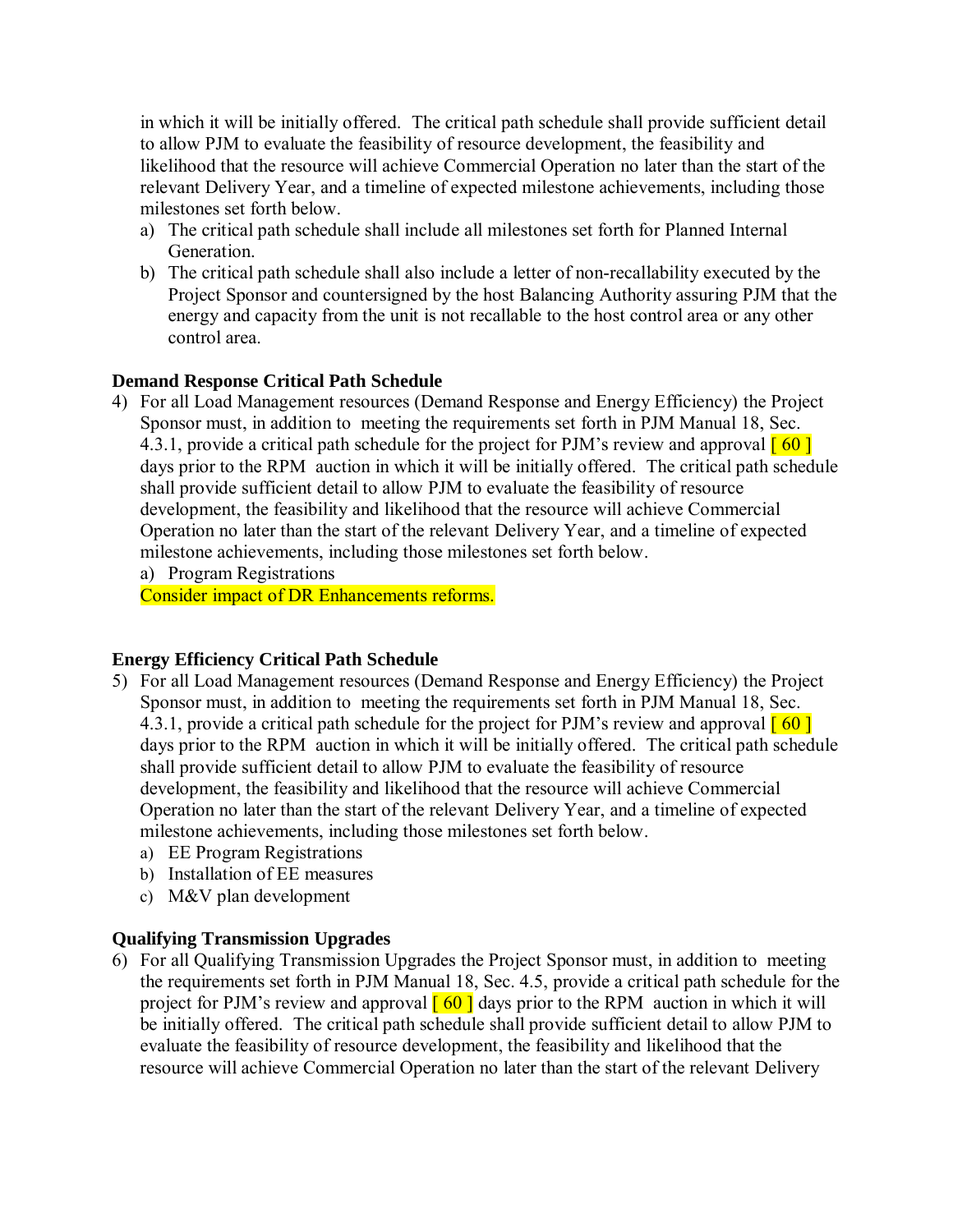Year, and a timeline of expected milestone achievements, including those milestones set forth below.

a) Consider applicable milestones linked to the construction of the QTU transmission project

#### **POST AUCTION:**

#### **Quarterly Critical Path Schedule Reports**

For each resource that is being monitored for compliance with a Critical Path Schedule, the project sponsor shall provide to PJM a Quarterly Critical Path Schedule Report no later than five Business Days after the end of each calendar quarter sufficient to allow PJM to monitor compliance with the critical path schedule. If the Project Sponsor does not provide a written critical path schedule report to PJM by the fifth Business Day after the end of the calendar quarter, then PJM shall issue a deficiency notice to the Project Sponsor. If the Project Sponsor fails to provide the critical path schedule report within five Business Days of issuance of the deficiency notice, then the resource will be subject to the termination provisions as defined below.

#### **Updated Critical Path Schedule**

The critical path schedule report must include a complete updated version of the critical path schedule as described above. The updated critical path schedule should clearly set forth whether the Project Sponsor proposes to change any of the milestones or dates from the previously submitted version of the critical path schedule and must include an explanation of any such proposed changes. In the updated critical path schedule report, the Project Sponsor should also explain in detail any proposed changes to the project design and the potential impact of such changes on the amount of capacity the resource will be able to provide.

#### **Documentation of Milestones Achieved**

For each resource that is being monitored for compliance with a Critical Path Schedule, the Project Sponsor must include in the critical path schedule report documentation demonstrating that the milestone has been achieved by the date indicated and as otherwise described in the critical path schedule, as follows:

# *Planned Internal Generation*

(i) **Major Permits** For each major permit described in the critical path schedule, the Project Sponsor shall provide documentation showing application for and acquisition of the permit as described in the critical path schedule. For permit applications, this documentation could include a dated copy of the permit application or cover letter requesting the permit. For approved permits, this documentation could include a dated copy of the approved permit or letter granting the permit from the permitting authority.

(ii) **Project Financing Closing** The Project Sponsor shall provide documentation showing that the sources of financing identified in the critical path schedule have committed to provide the amount of financing described in the critical path schedule.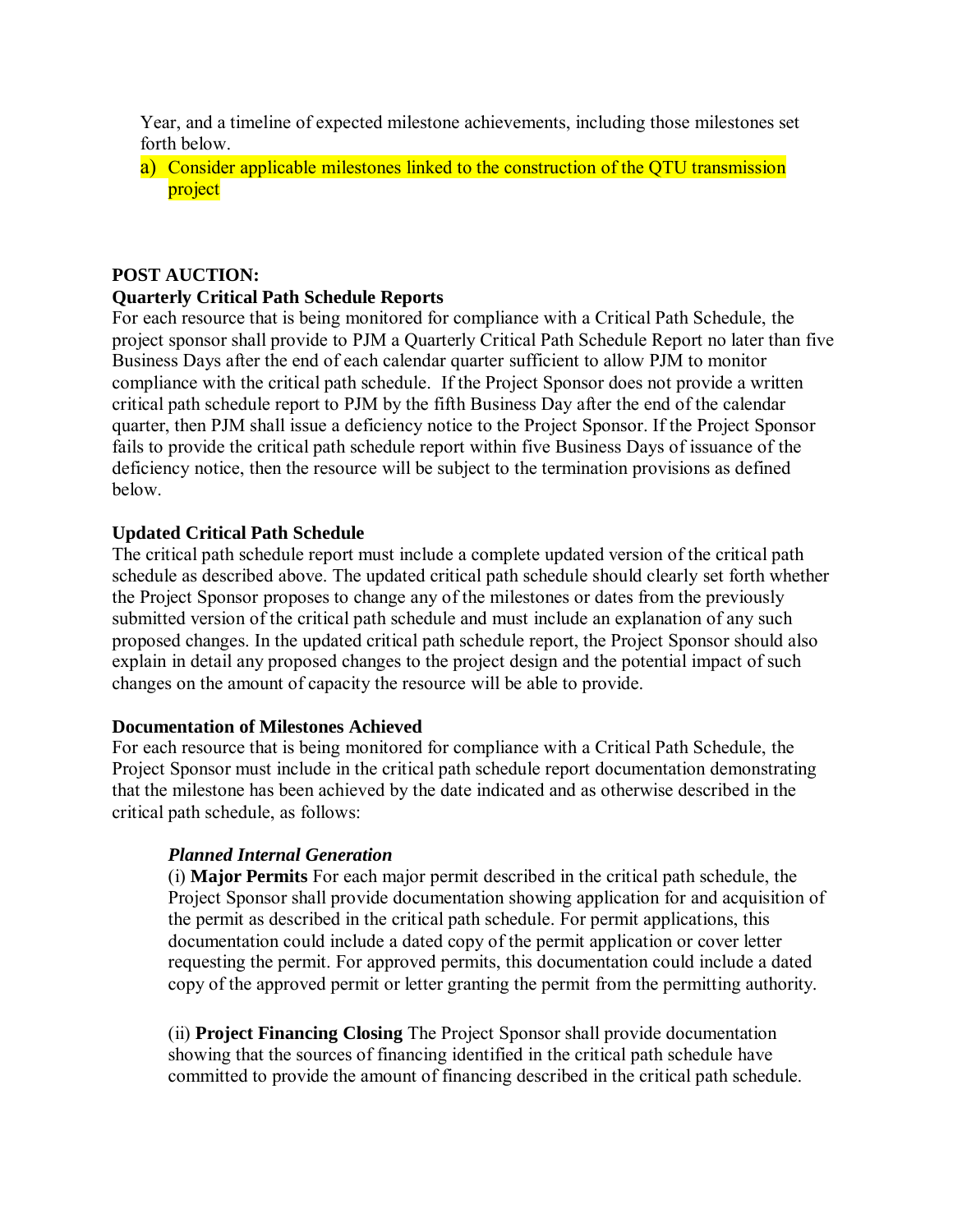This documentation could include copies of commitment letters from the sources of financing.

(iii) **Major Equipment Orders** For each major component described in the critical path schedule, the Project Sponsor shall provide documentation showing that the equipment was ordered as described in the critical path schedule. This documentation should include a copy of a dated confirmation of the order from the manufacturer or supplier. This documentation should confirm scheduled delivery dates consistent with milestone.

(iv) **Substantial Site Construction** The Project Sponsor shall provide documentation showing that the amount of money expended on construction activities occurring on the project site has exceeded 20 percent of the construction financing costs.

(v) **Major Equipment Delivery** For each major component described in the critical path schedule, the Project Sponsor shall provide documentation showing that the equipment was delivered to the project site and received as preliminarily acceptable as described in the critical path schedule. This documentation should include a copy of a dated confirmation of delivery to the project site.

(vi) **Major Equipment Testing** For each major component described in the critical path schedule, the Project Sponsor shall provide documentation showing that the component was tested, including major systems testing as appropriate for the specific technology as described in the critical path schedule, and that the test results demonstrate the equipment's suitability to allow, in conjunction with other major component, subsequent Commercial Operation of the project in accordance with the amount of capacity obligated from the resource in the Capacity Delivery Year in accordance with Good Utility Practice. This documentation could include a dated copy of the satisfactory test results.

(vii) **Commissioning** The Project Sponsor shall provide documentation showing that the resource has demonstrated a level of performance equal to or greater than the amount of capacity obligated from the resource in the Capacity Delivery Year. This documentation should include a copy of a dated letter of confirmation from the applicable manufacturer, contractor, or installer.

(viii) **Commercial Operation** The Project Sponsor is not required to provide documentation of Commercial Operation to PJM as part of the critical path schedule monitoring. PJM shall confirm that the resource has achieved Commercial Operation as described in the critical path schedule through the resource's compliance with the other relevant requirements of PJM's Tariff and Operating Agreement.

(ix) **Transmission Upgrades**. If during the qualification process it was determined that, because of overlapping interconnection impacts, transmission upgrades are needed for the new resource to complete its interconnection, then the Project Sponsor shall provide documentation showing that the transmission upgrades have been completed.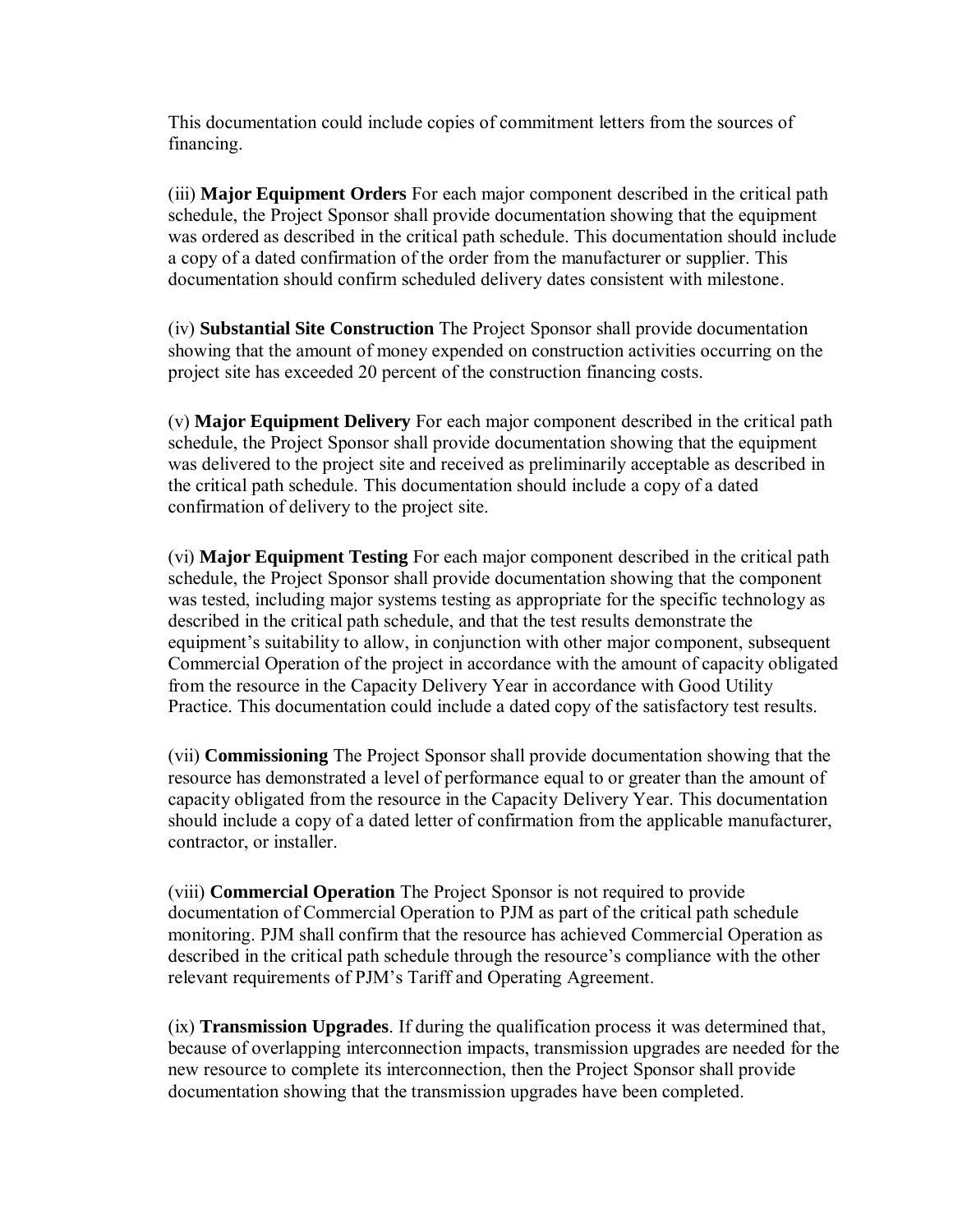*Imported Existing Generation [List documentation necessary to achieve milestones]* 

*Imported Planned Generation [List documentation necessary to achieve milestones]* 

*Demand Response [List documentation necessary to achieve milestones]* 

*Energy Efficiency [List documentation necessary to achieve milestones]* 

*Qualifying Transmission Ugrades [List documentation necessary to achieve milestones]*

#### **Additional Relevant Information**

The Project Sponsor must include in the critical path schedule report any other information regarding the status or progress of the project or any of the project milestones that might be relevant to PJM's evaluation of the feasibility of the project being built in accordance with the critical path schedule or the feasibility that the project will meet the requirement that the project achieve Commercial Operation no later than the start of the relevant Capacity Delivery Year; including the disclosure of any material matters that may impact the progress of the project, such as any pending state utility commission approval or pending litigation that may impede timely project completion.

# **MILESTONE DEFAULT**

#### **Failure to Meet Critical Path Schedule**

If PJM determines that any critical path schedule milestone date has been missed, or if the Project Sponsor proposes a change to any milestone date in a quarterly critical path schedule report, then PJM shall consult with the Project Sponsor to determine the impact of the missed milestone or proposed revision, and shall determine a revised date for the milestone and for any other milestones affected by the change including Commercial Operation of the project. If a milestone date is revised for any reason, then PJM may require the Project Sponsor to submit a written report to PJM on the fifth Business Day of each month until the revised milestone is achieved detailing the progress toward meeting the revised milestone. If the Project Sponsor does not provide a written critical path schedule report to PJM on the fifth Business Day of a month, PJM shall then issue a deficiency notice to the Project Sponsor. If the Project Sponsor fails to provide the critical path schedule report within five Business Days of issuance of that notice, then the resource will be subject to termination provisions as defined below. Such a monthly reporting requirement, if imposed, shall be in addition to the quarterly critical path schedule reports.